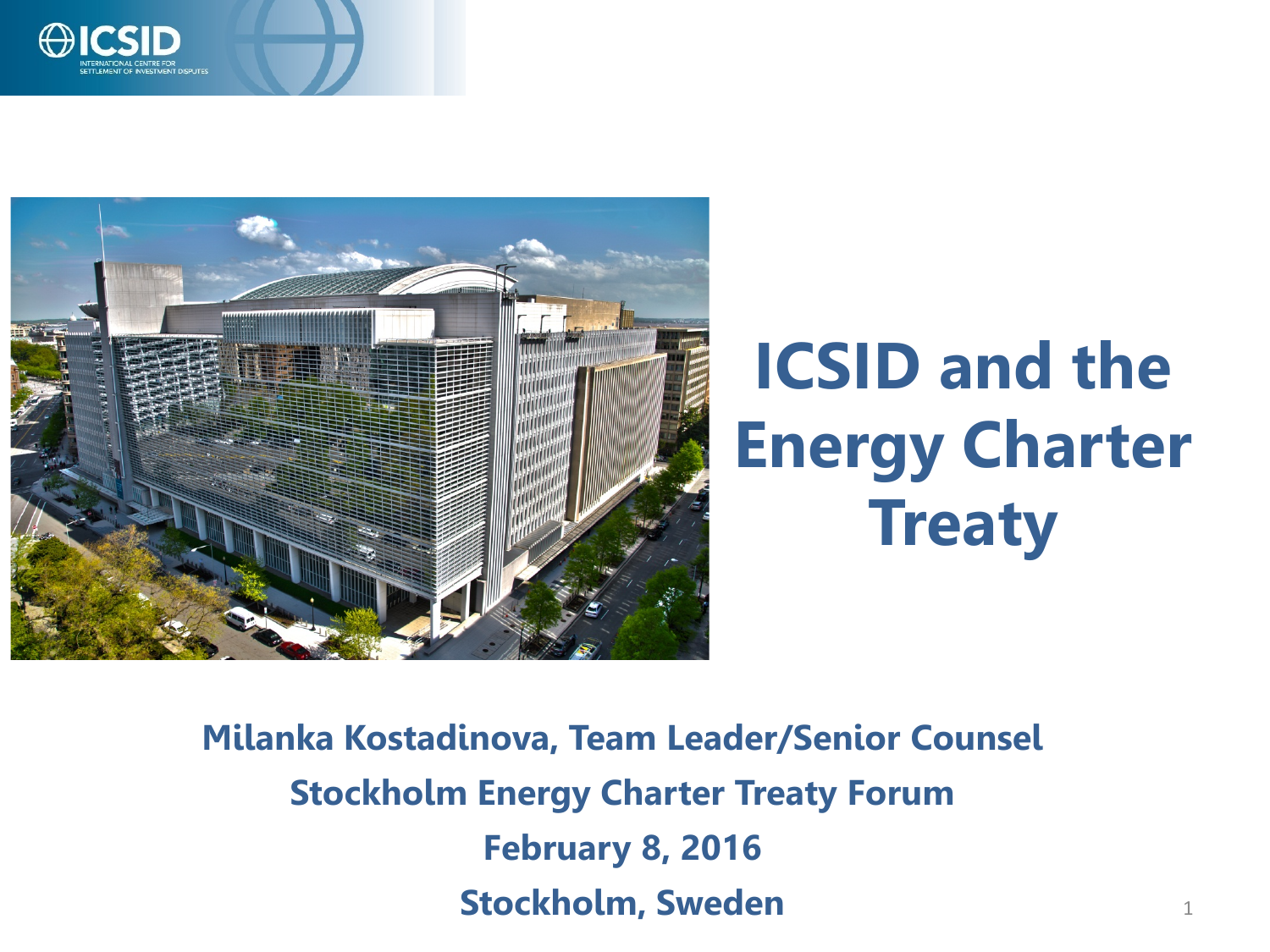

## **50 Years of the ICSID Convention**

- **152** Member States
- Administered over **70%** of all known ISDS cases
- Record **52** cases registered in 2015, including ICSID's 500th case overall
- **551** ICSID rules cases registered overall
- **54** ECT cases
- **19** UNCITRAL cases administered by FY2015
- **243** cases administered in FY2015, with over **130** hearings and sessions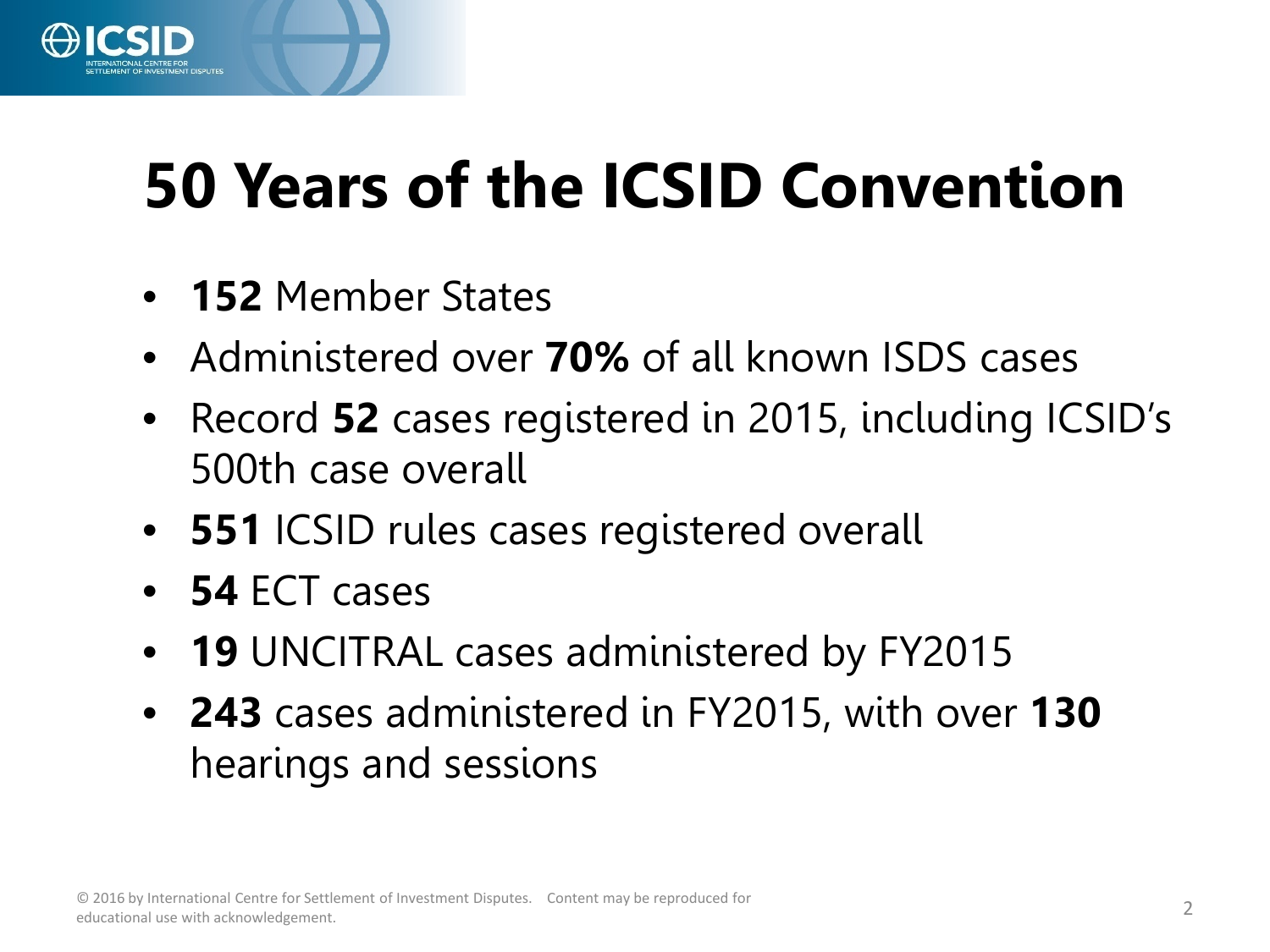

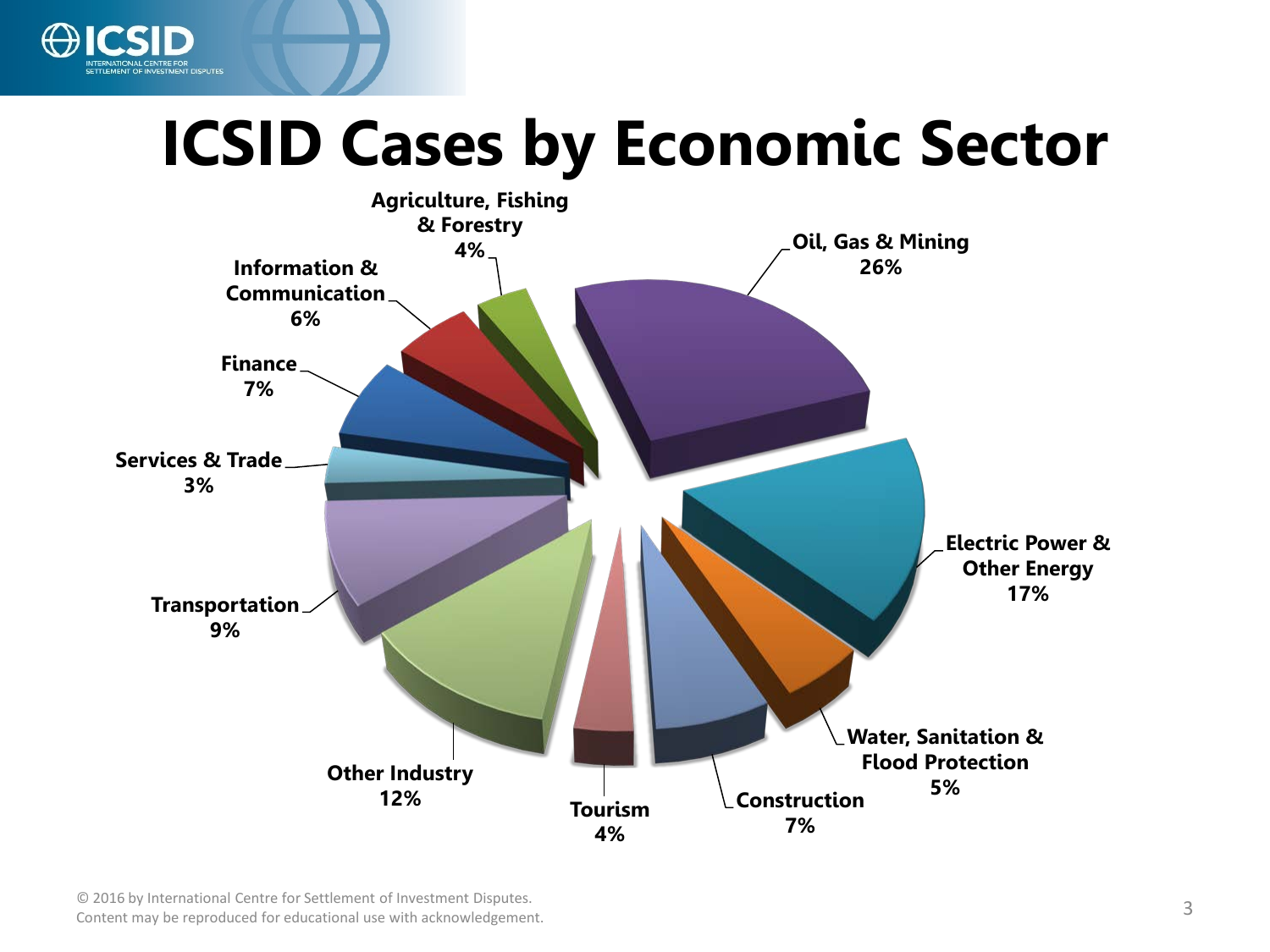

### **Status of ECT Cases at ICSID**

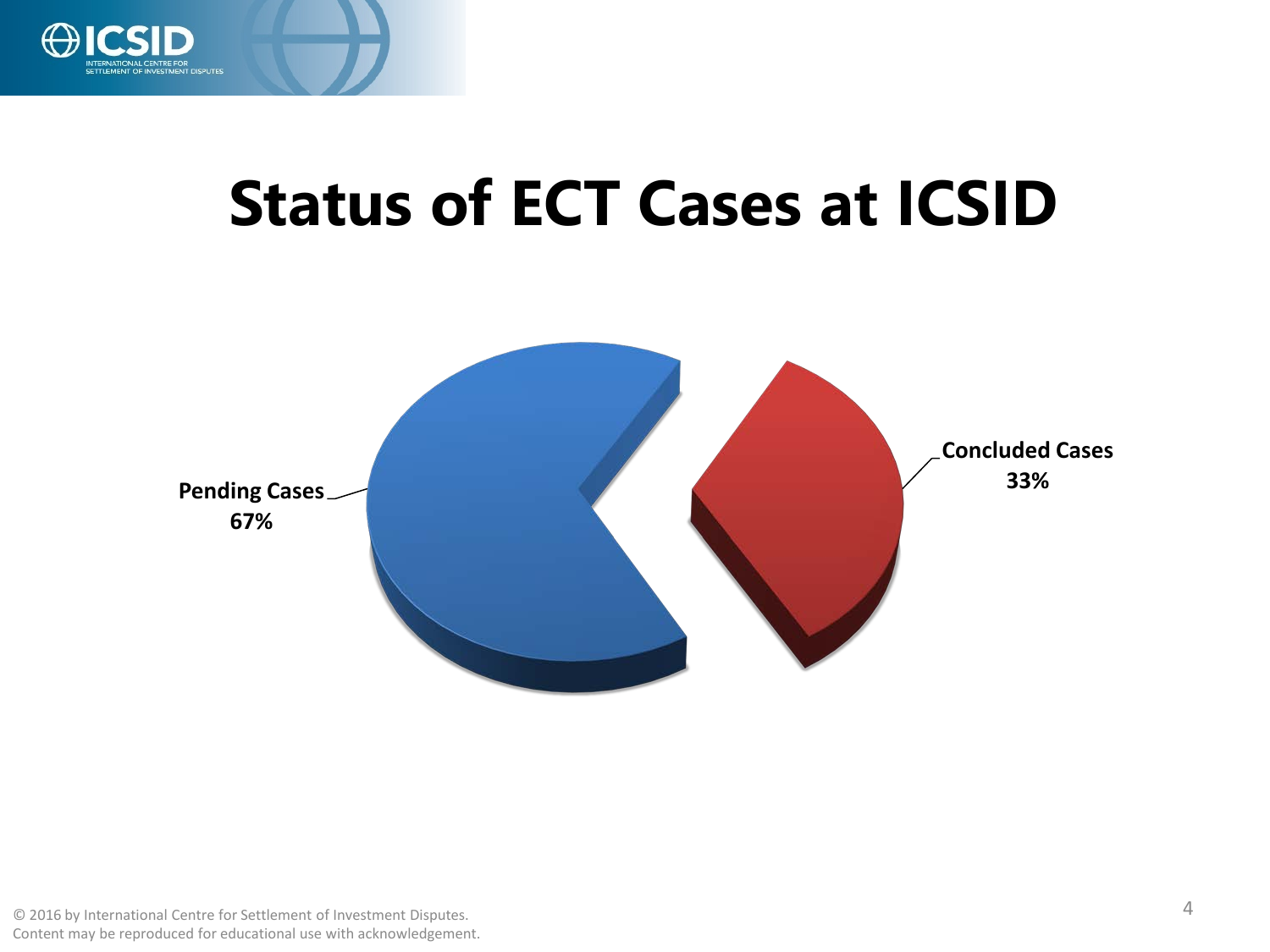

#### **Outcomes of Concluded ECT Cases December 31, 2015**